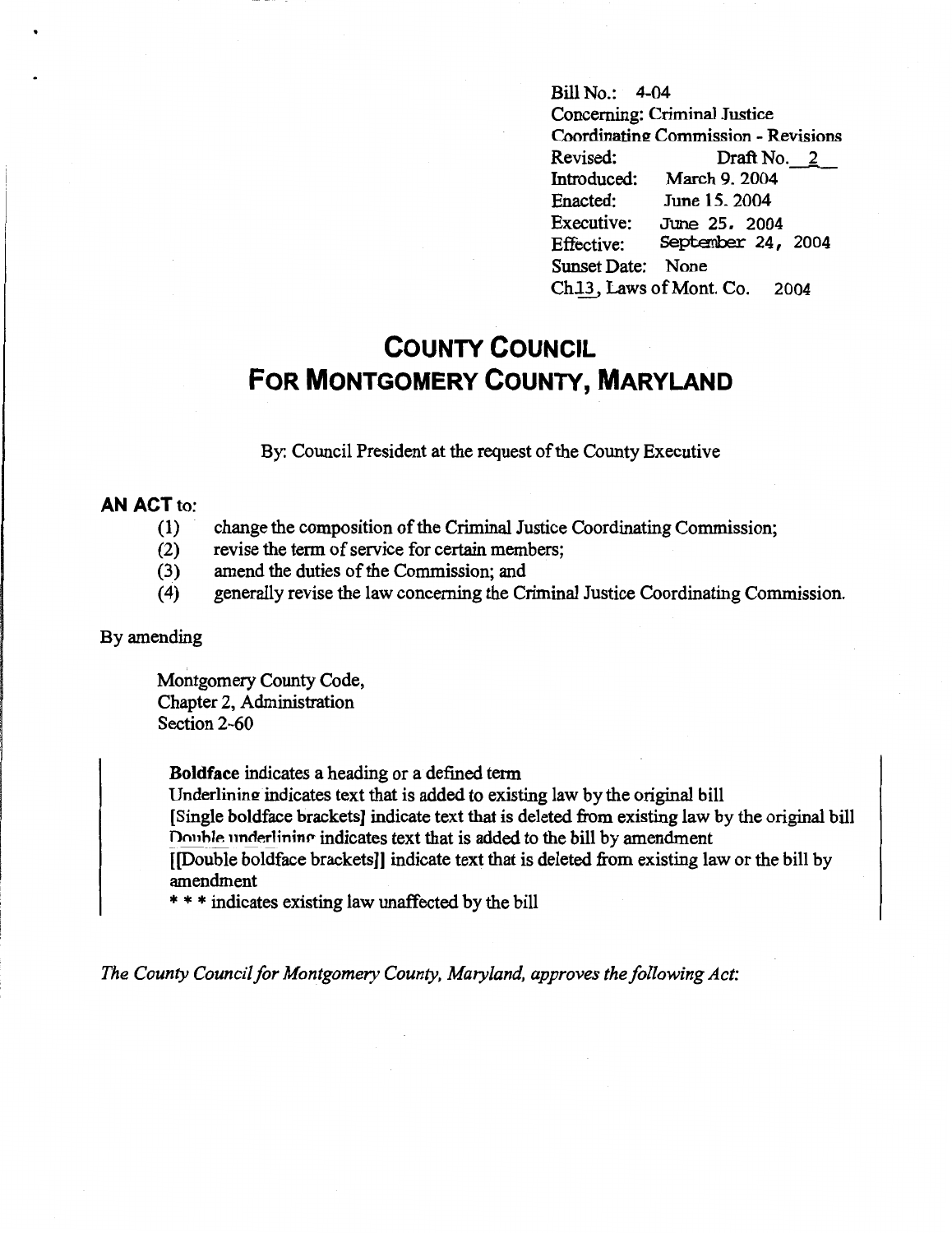$\hspace{0.1mm}$ 

| 1  | Sec. 1. Section 2-60 is amended by as follows: |                                                |                                                              |                                                           |  |  |
|----|------------------------------------------------|------------------------------------------------|--------------------------------------------------------------|-----------------------------------------------------------|--|--|
| 2  |                                                | 2-60. Criminal Justice Coordinating Commission |                                                              |                                                           |  |  |
| 3  | (a)                                            |                                                | <b>Established.</b> There is a Criminal Justice Coordinating |                                                           |  |  |
| 4  |                                                |                                                | Commission.                                                  |                                                           |  |  |
| 5  | (b)                                            |                                                | Composition; officers; terms of members; meetings; staff.    |                                                           |  |  |
| 6  |                                                | (1)                                            |                                                              | The Commission has [26] 30 members.                       |  |  |
| 7  |                                                |                                                | (A)                                                          | The ex-officio members are a representative of each       |  |  |
| 8  |                                                |                                                |                                                              | of the                                                    |  |  |
| 9  |                                                |                                                |                                                              | following officers, or their designees;                   |  |  |
| 10 |                                                |                                                | (i)                                                          | County Executive;                                         |  |  |
| 11 |                                                |                                                | (ii)                                                         | Director, Police Department;                              |  |  |
| 12 |                                                |                                                | (iii)                                                        | Sheriff;                                                  |  |  |
| 13 |                                                |                                                | (iv)                                                         | Administrative Judge of the District Court;               |  |  |
| 14 |                                                |                                                | (v)                                                          | State's Attorney;                                         |  |  |
| 15 |                                                |                                                | (vi)                                                         | Clerk of the Circuit Court;                               |  |  |
| 16 |                                                |                                                | (vii)                                                        | Administrative Judge of the Circuit Court;                |  |  |
| 17 |                                                |                                                |                                                              | (viii) Public Defender;                                   |  |  |
| 18 |                                                |                                                | (ix)                                                         | Director, Department of Correction and                    |  |  |
| 19 |                                                |                                                |                                                              | Rehabilitation;                                           |  |  |
| 20 |                                                |                                                | (x)                                                          | Mayor or Chief of Police, City of Rockville;              |  |  |
| 21 |                                                |                                                | (xi)                                                         | Mayor or Chief of Police, City of Gaithersburg;           |  |  |
| 22 |                                                |                                                | (xii)                                                        | Mayor or Chief of Police, City of Takoma Park;            |  |  |
| 23 |                                                |                                                |                                                              | (xiii) Chair of the Board of Managers or Chief of Police, |  |  |
| 24 |                                                |                                                |                                                              | Chevy Chase Village;                                      |  |  |
| 25 |                                                |                                                |                                                              | (xiv) Juvenile Judge of the Court;                        |  |  |
| 26 |                                                |                                                | (xv)                                                         | County Council Staff;                                     |  |  |
| 27 |                                                |                                                |                                                              | (xvi) State Department of Parole and Probation;           |  |  |
| 28 |                                                |                                                |                                                              | (xvii) Montgomery County Division of Maryland-            |  |  |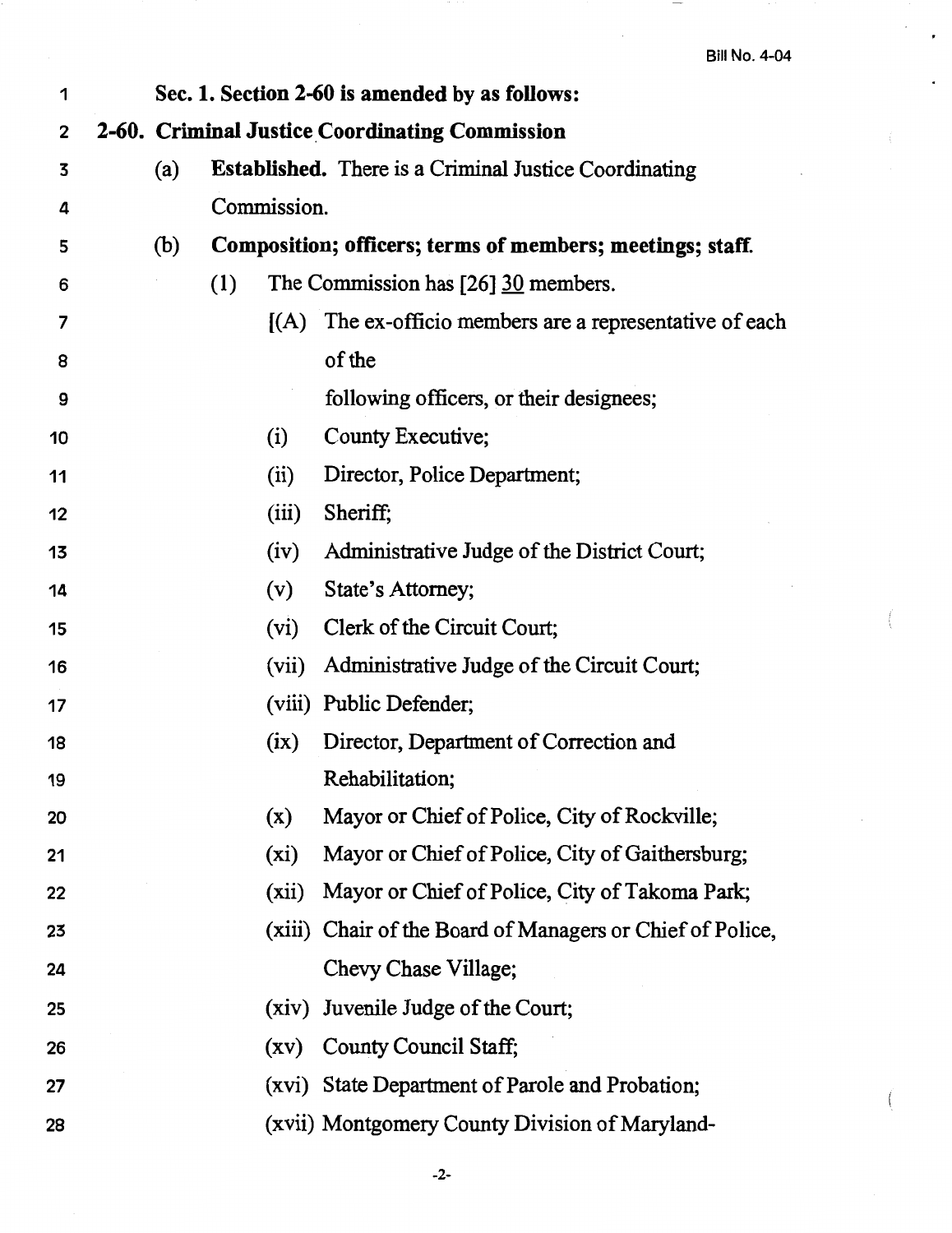| 29 |            |                            | National Capital Park and Planning Commission             |
|----|------------|----------------------------|-----------------------------------------------------------|
| 30 |            |                            | Police;                                                   |
| 31 |            |                            | (xviii) two members designated by the Director,           |
| 32 |            |                            | Department                                                |
| 33 |            |                            | of Health and Human Services; and                         |
| 34 |            |                            | (xix) State Department of Juvenile Services.              |
| 35 |            | (B)                        | The County Executive must appoint the following 6         |
| 36 |            |                            | additional members to 4-year terms subject to             |
| 37 |            |                            | confirmation                                              |
| 38 |            |                            | by the County Council:                                    |
| 39 |            | (i)                        | one member of the County delegation to the                |
| 40 |            |                            | Maryland General Assembly;                                |
| 41 |            | (ii)                       | one representative of the Juvenile Court Committee;       |
| 42 |            | (iii)                      | a member of the legal profession who practices in         |
| 43 |            |                            | Montgomery County; and                                    |
| 44 |            | (iv)                       | three members of the public who have special              |
| 45 |            |                            | knowledge and dedicated interest in the criminal          |
| 46 |            |                            | justice field.]                                           |
| 47 | <u>(2)</u> |                            | The County requests the following individuals to serve as |
| 48 |            | ex-officio                 |                                                           |
| 49 |            |                            | members of the Commission:                                |
| 50 |            | $\Delta$                   | [[The]] Administrative Judge of the Circuit Court         |
| 51 |            |                            | for Montgomery County;                                    |
| 52 |            | <u>(B)</u>                 | [[The]] Administrative Judge of the District Court        |
| 53 |            |                            | for Montgomery County:                                    |
| 54 |            | $\left( \mathbb{C}\right)$ | [[The]] State's Attorney for Montgomery County:           |
| 55 |            | (D)                        | [The Montgomery]] County Sheriff:                         |
| 56 |            | (E)                        | [[The]] Clerk of the Circuit Court for Montgomery         |

-3-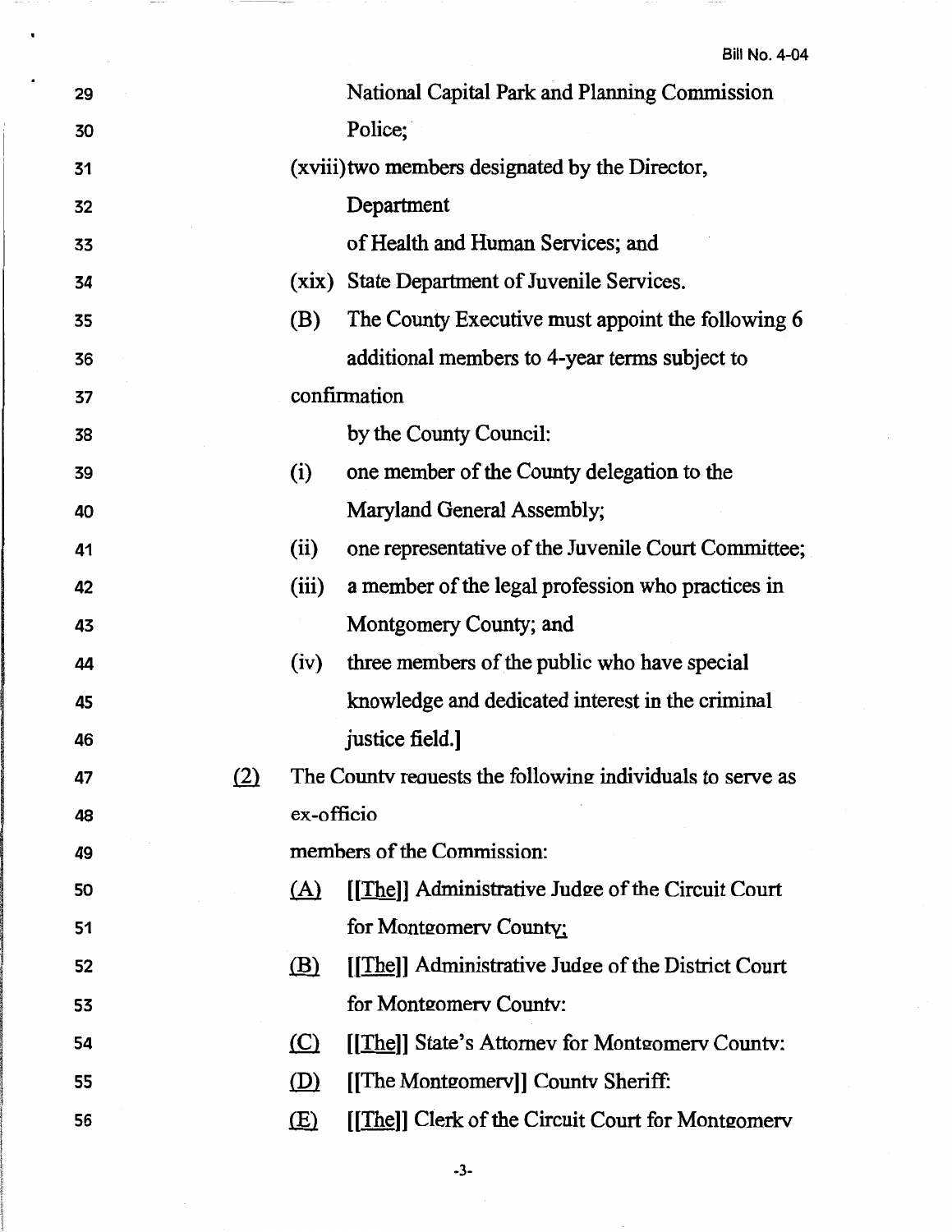Ĭ.

J.

 $\hspace{0.1mm}-\hspace{0.1mm}$ 

| 57 | County; |                            |                           |                                                         |  |  |  |
|----|---------|----------------------------|---------------------------|---------------------------------------------------------|--|--|--|
| 58 |         | (F)                        |                           | [[The]] Public Defender for Montgomery County;          |  |  |  |
| 59 |         | <u>(G)</u>                 |                           | [[The]] Chief of the City of Rockville Police           |  |  |  |
| 60 |         | Department:                |                           |                                                         |  |  |  |
| 61 |         | (H)                        |                           | [[The]] Chief of the City of Gaithersburg Police        |  |  |  |
| 62 |         | Department:                |                           |                                                         |  |  |  |
| 63 |         | $\left( \mathrm{I}\right)$ |                           | [[The]] Chief of the Citv of Takoma Park Police         |  |  |  |
| 64 |         | Department:                |                           |                                                         |  |  |  |
| 65 |         | $\Omega$                   |                           | [[The]] Chief of the Village of Chevy Chase Police      |  |  |  |
| 66 |         |                            |                           | Department: and                                         |  |  |  |
| 67 |         | <u>(K)</u>                 |                           | [[The]] Chief of the Montgomery County Maryland-        |  |  |  |
| 68 |         |                            |                           | National Capital Park and Planning Commission           |  |  |  |
| 69 |         |                            |                           | Police Department.                                      |  |  |  |
| 70 | (3)     |                            |                           | The following individuals are ex-officio members of the |  |  |  |
| 71 |         |                            | Commission:               |                                                         |  |  |  |
| 72 |         | (A)                        |                           | Chair of the County Council's Public Safety             |  |  |  |
| 73 |         |                            |                           | Committee:                                              |  |  |  |
| 74 |         |                            | $\underline{(B)} [[(A)]]$ | [[The]] Chief Administrative Officer:                   |  |  |  |
| 75 |         |                            |                           | (C) [[(B)]] [[The]] Chief of the [[Montgomery]] County  |  |  |  |
| 76 |         |                            |                           | <b>Police Department:</b>                               |  |  |  |
| 77 |         |                            | $(D)$ $[(C)]$             | [[The]] Director of the Department of Correction        |  |  |  |
| 78 |         |                            |                           | and Rehabilitation:                                     |  |  |  |
| 79 |         |                            | E([D                      | Chief of Behavioral Health and Crisis Services of       |  |  |  |
| 80 |         |                            |                           | the Department of Health and Human Services:            |  |  |  |
| 81 |         | $\mathbf{E}$               |                           | Chief of Children. Youth. and Family                    |  |  |  |
| 82 |         |                            |                           | Services of the Denartment of Health and                |  |  |  |
| 83 |         |                            |                           | Human Services:                                         |  |  |  |
| 84 |         | $\mathsf{I}(\mathsf{E})$   |                           | The Director of the Office of Management and            |  |  |  |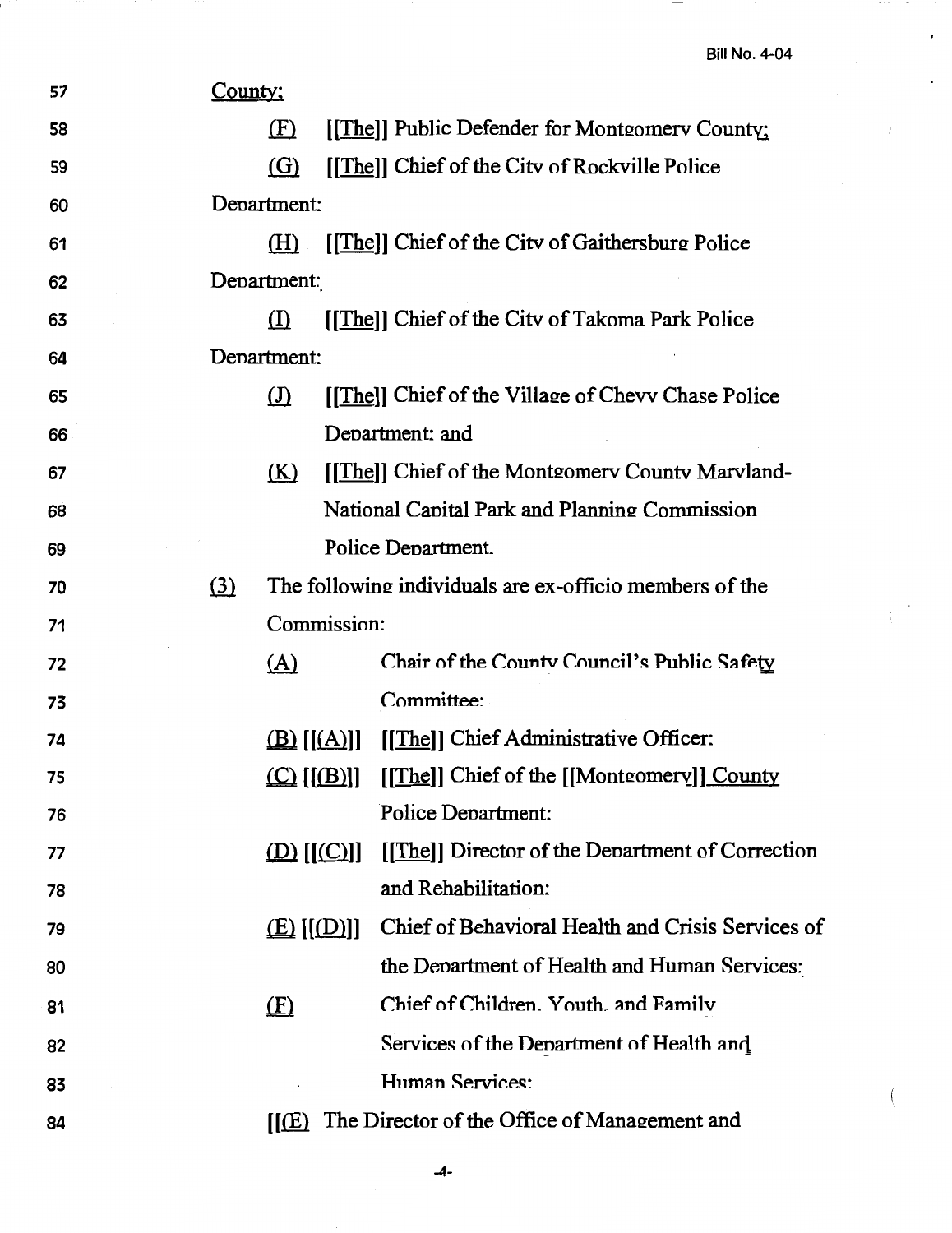| 85  |                   |            | Budget;] and                                                          |
|-----|-------------------|------------|-----------------------------------------------------------------------|
| 86  |                   |            | [[The]] Director of the Department of<br>$\Omega$ [ $[$ $E$ ]]        |
| 87  |                   |            | Technology Services.                                                  |
| 88  | $\left( 4\right)$ |            | The County Executive should appoint, subject to Council               |
| 89  |                   |            | confirmation. the following individual [[s]] to serve $3\overline{3}$ |
| 90  |                   |            | vear term[[s]] as a member[[s]] of the Commission:                    |
| 91  |                   |            | [[(A) A member of the Montgomery County Council                       |
| 92  |                   |            | selected by the Council President: and]                               |
| 93  |                   |            | $[[(B)]]$ A member of the $[[\text{Monteomerv}]]$ County              |
| 94  |                   |            | Legislative Delegation selected iointly by the Chairs                 |
| 95  |                   |            | of the House and Senate Delegations.                                  |
| 96  | (5)               |            | The [[County]] Executive must appoint. subject to Council             |
| 97  |                   |            | confirmation. to 3-year terms:                                        |
| 98  |                   | <u>(A)</u> | 7 members of the public, one of whom must be a                        |
| 99  |                   |            | member of the [[legal profession]] Marvland bar                       |
| 100 |                   |            | who practices law in the County:                                      |
| 101 |                   | <u>(B)</u> | An employee of the Division of Parole and                             |
| 102 |                   |            | Probation in the [[Marvland]] State Department of                     |
| 103 |                   |            | Public Safety and Correctional Services. after giving                 |
| 104 |                   |            | the Director of the Division an opportunity to make                   |
| 105 |                   |            | a recommendation:                                                     |
| 106 |                   | $\circ$    | An employee of the [[Marvland]] State Department                      |
| 107 |                   |            | of Juvenile Justice, after giving the Secretary of the                |
| 108 |                   |            | Department an opportunity to make a                                   |
| 109 |                   |            | recommendation:                                                       |
| 110 |                   | <u>(D)</u> | A member of the Commission on Juvenile Justice.                       |
| 111 |                   |            | after giving the Commission an opportunity to make                    |
| 112 |                   |            | a recommendation: and                                                 |

 $\cdot$  =  $-$ 

-5-

 $\zeta \rightarrow$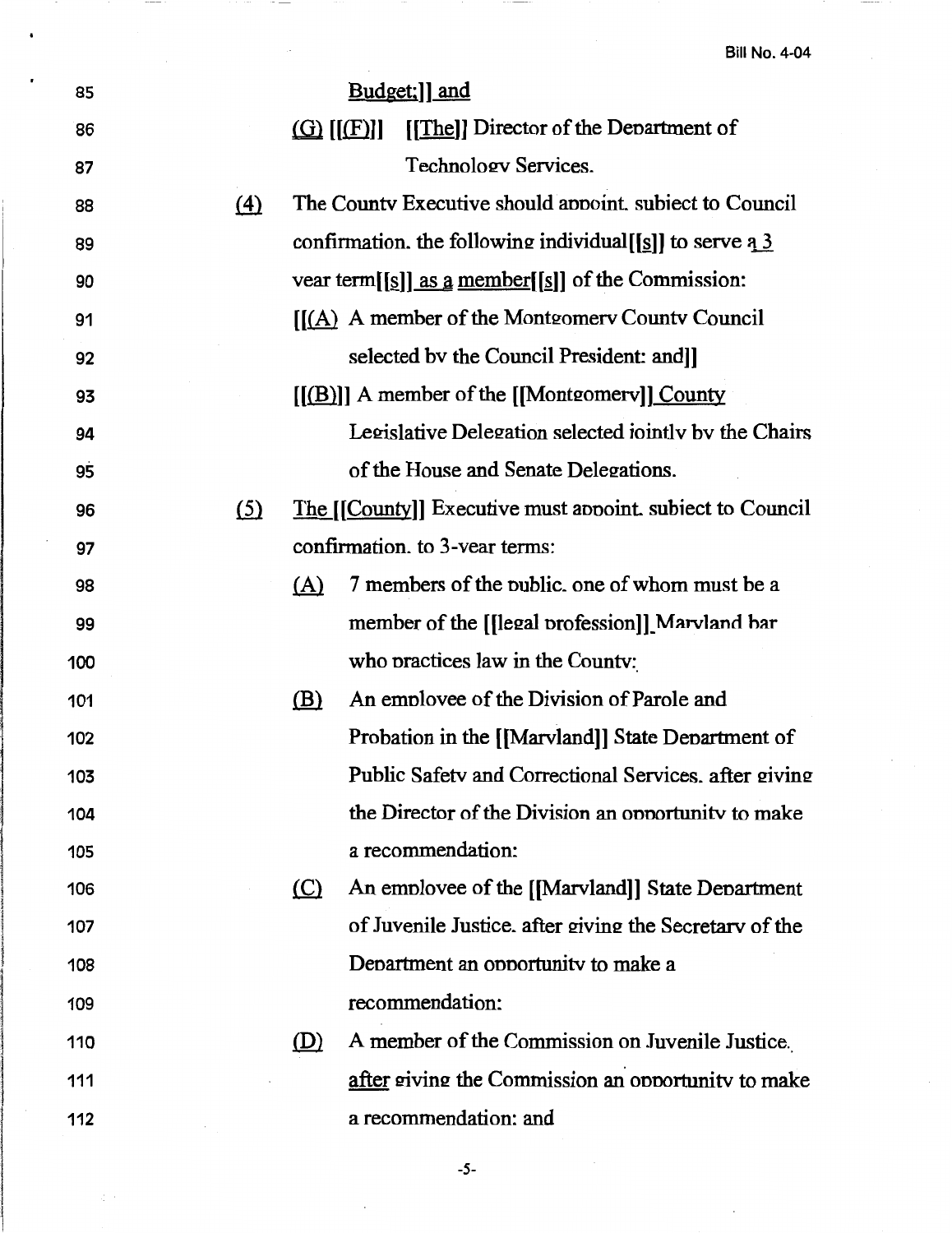$\ddot{\phantom{a}}$ 

 $\ddot{\phantom{0}}$ 

 $\overline{\phantom{0}}$ 

| 113 |     |                             | A member of the Advisory Board on Victims and<br>(E)                       |
|-----|-----|-----------------------------|----------------------------------------------------------------------------|
| 114 |     |                             | their Families, after giving the Board an opportunity                      |
| 115 |     |                             | to make a recommendation.                                                  |
| 116 |     | $\llbracket (2) \rrbracket$ | The County Executive must designate the Commission                         |
| 117 |     |                             | Chair, who serves a one-year term.]                                        |
| 118 |     | (3)                         | The Commission must elect the Commission Vice-Chair,                       |
| 119 |     |                             | who serves a one-year term.]                                               |
| 120 |     | <u>(6)</u>                  | After considering the recommendation of the Commission.                    |
| 121 |     |                             | if anv. the [[County]] Executive must [[select]] designate                 |
| 122 |     |                             | the Chair and Vice-Chair of the Commission. The Chair                      |
| 123 |     |                             | and Vice-Chair serve one-vear terms.                                       |
| 124 |     |                             | $[(4)]$ (7) The Commission must meet at least [9] $\frac{4}{3}$ times each |
| 125 |     |                             | year.                                                                      |
| 126 |     |                             | $[(5)]$ (8) [The provisions of]] Section 2-148[(c)] [[do]] <u>does</u> not |
| 127 |     |                             | apply to ex-officio [Commission] members or members                        |
| 128 |     |                             | appointed under [[paragraph]] subsection $[[(6)]] (4)$ .                   |
| 129 |     |                             | $(6)$ (9) The Chief Administrative Officer must provide staff              |
| 130 |     |                             | support to the Commission, subject to appropriation.                       |
| 131 | (c) |                             | <b>Duties.</b> The Commission must:                                        |
| 132 |     | (1)                         | evaluate the organization and adequacy of law                              |
| 133 |     |                             | enforcement and the administration of justice in the                       |
| 134 |     |                             | County;                                                                    |
| 135 |     | (2)                         | [recommend a 6-year comprehensive plan for the long-                       |
| 136 |     |                             | range development of the County's criminal justice system                  |
| 137 |     |                             | that provides solutions for problem areas and achieves                     |
| 138 |     |                             | effective coordination of criminal justice activities] review              |
| 139 |     |                             | and comment $[[\text{on}]]$ . at the request of the County                 |
| 140 |     |                             | Executive or the County Council. on programs concerning                    |

-6-

 $\hat{\mathcal{A}}$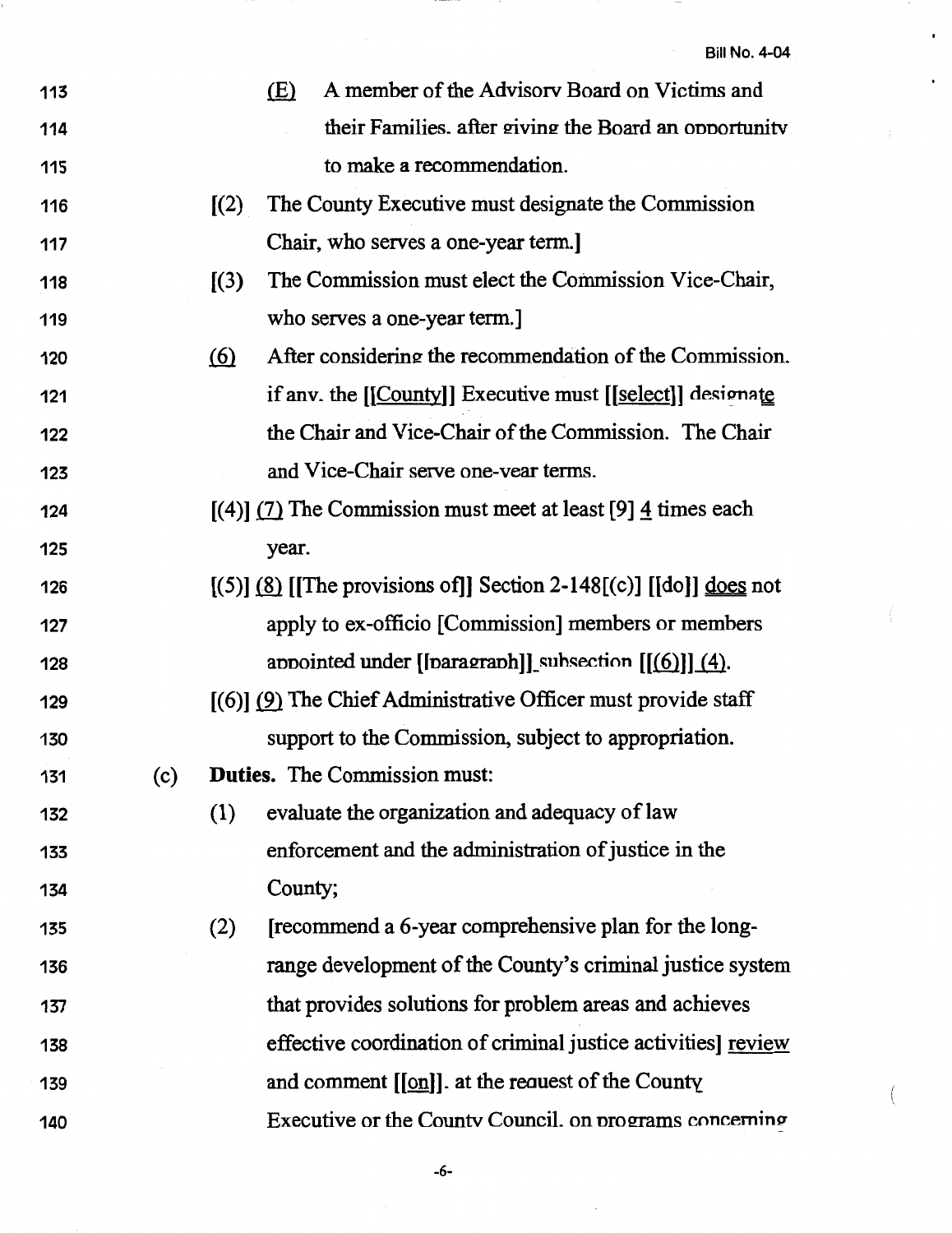| 141 |     |            | criminal iustice [[ proposed by law enforcement and         |
|-----|-----|------------|-------------------------------------------------------------|
| 142 |     |            | criminal iustice agencies]] for:                            |
| 143 |     | <u>(A)</u> | long-term impacts [[on the criminal iustice]                |
| 144 |     |            | system]];                                                   |
| 145 |     | (B)        | feasibility: and                                            |
| 146 |     | $\circ$    | implementation issues.                                      |
| 147 | (3) |            | [review programs proposed by law enforcement and            |
| 148 |     |            | criminal justice agencies for:                              |
| 149 |     | (A)        | the 6-year plan;                                            |
| 150 |     | (B)        | the County Executive's proposed capital and                 |
| 151 |     |            | operating budgets; and                                      |
| 152 |     | (C)        | specific grant applications] respond to requests from       |
| 153 |     |            | the [[County]] Executive. [[the County]] Council.           |
| 154 |     |            | and the indicial system for any analysis concerning         |
| 155 |     |            | criminal iustice programs:                                  |
| 156 | (4) |            | educate the community about law enforcement, crime          |
| 157 |     |            | prevention, reentry of individuals to the community, and    |
| 158 |     |            | other criminal justice issues, promote respect for law, and |
| 159 |     |            | encourage community involvement in law enforcement          |
| 160 |     |            | and other appropriate components of the criminal justice    |
| 161 |     | system;    |                                                             |
| 162 | (5) |            | facilitate coordination of the programs and activities of   |
| 163 |     |            | County law enforcement and criminal justice agencies;       |
| 164 | (6) |            | facilitate coordination of County law enforcement and       |
| 165 |     |            | criminal justice agencies with those of the State [[of      |
| 166 |     |            | Maryland]] and neighboring state and local governments;     |
| 167 | (7) |            | promote efficient processing of criminal cases at every     |
| 168 |     |            | stage from arrest to completion of trial and correctional   |
|     |     |            |                                                             |

 $-7-$ 

 $\overline{\phantom{a}}$ 

 $\hat{\mathcal{A}}$